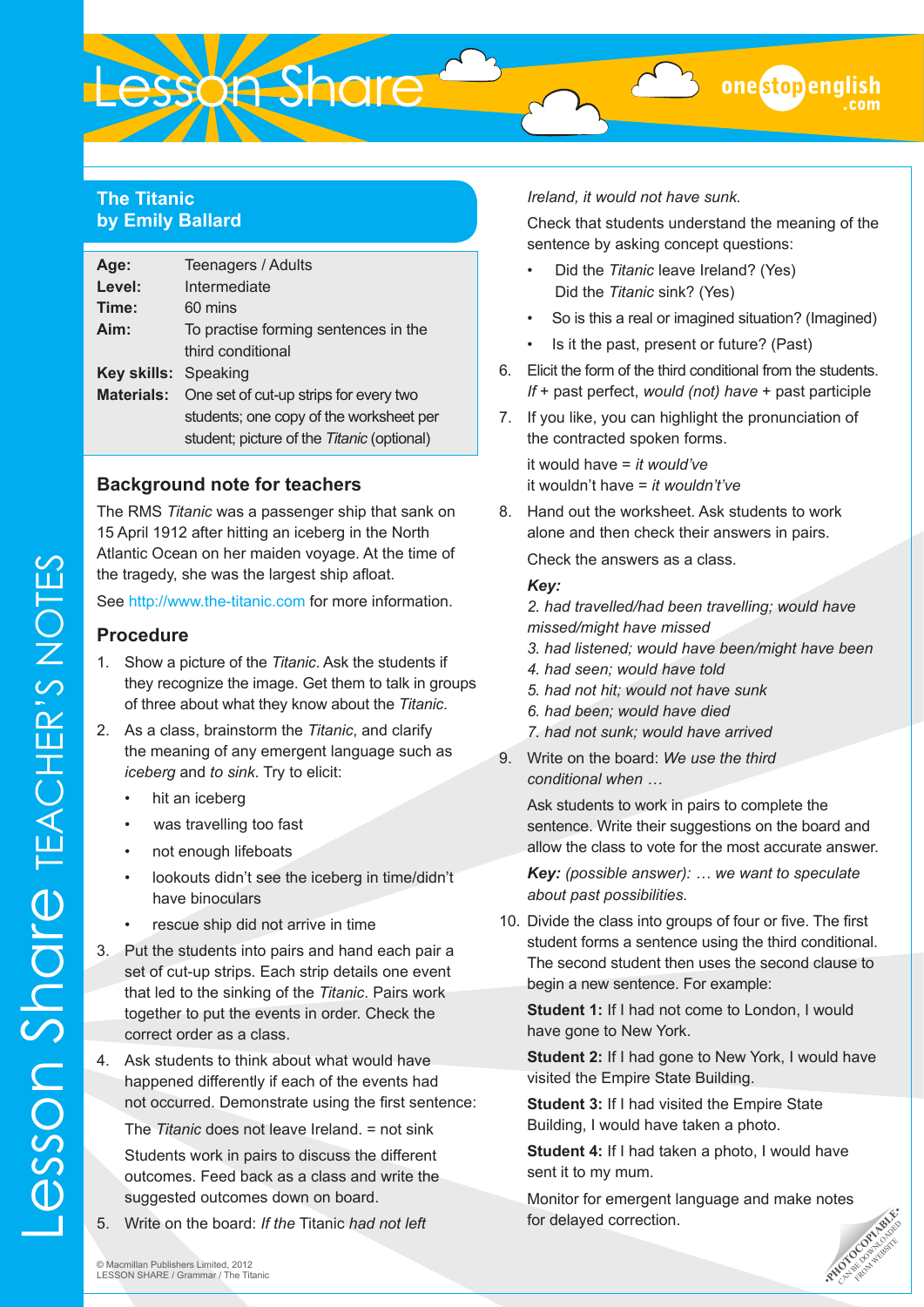| <b>SSOn Share</b><br>onestopenglish                                                    |
|----------------------------------------------------------------------------------------|
| The Titanic leaves Ireland.                                                            |
| The captain increases the speed of the ship.                                           |
| Other ships warn the Titanic about ice but the<br>captain continues at the same speed. |
| The lookouts do not see the iceberg.                                                   |
| The Titanic hits the iceberg                                                           |
| The passengers start to get into the lifeboats<br>but there is not enough room.        |
| The <i>Titanic</i> sinks.                                                              |

**PHOTOCOPIABLE**